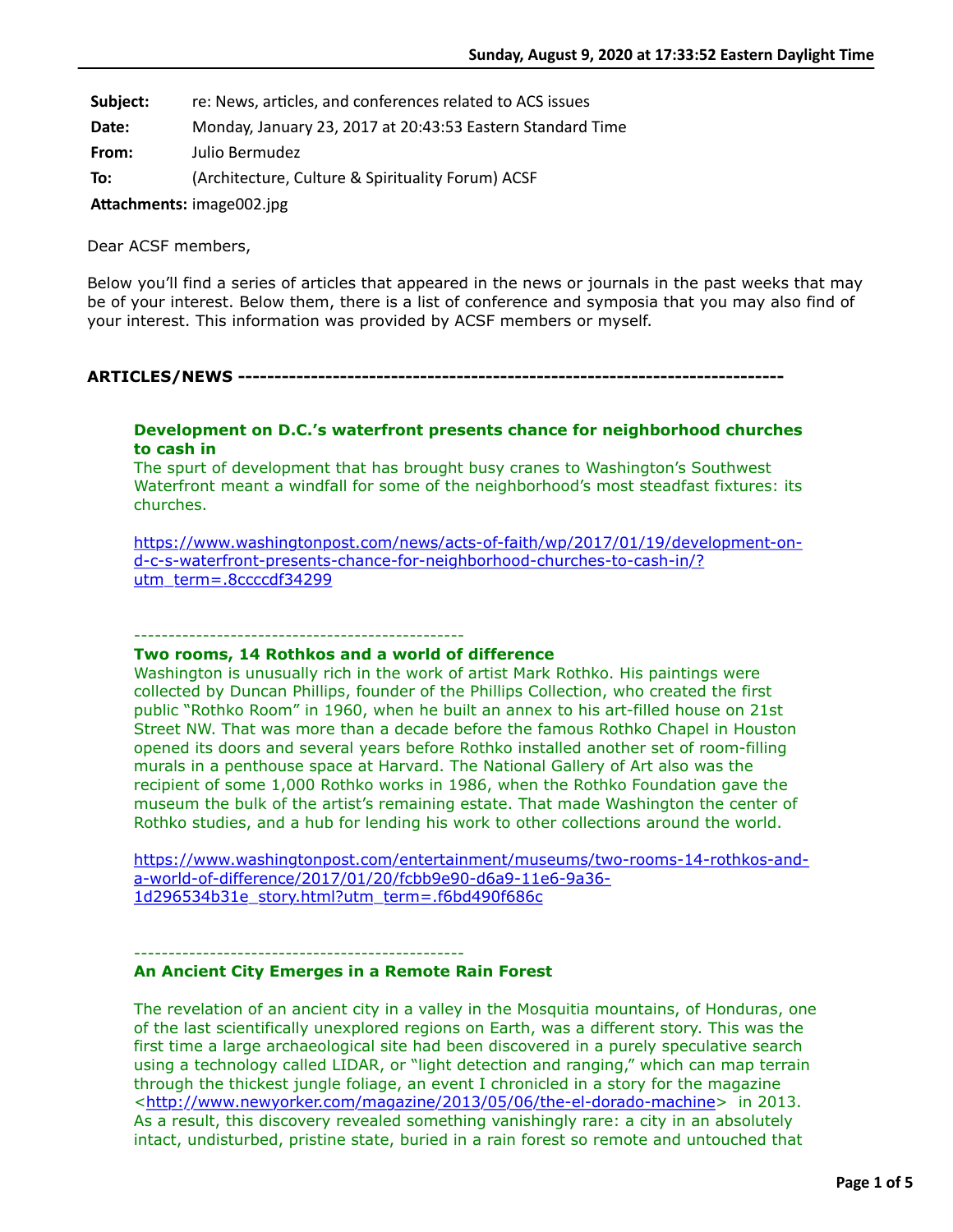the animals there appeared never to have seen people before

[http://www.newyorker.com/tech/elements/an-ancient-city-emerges-in-a-remote-rain](http://www.newyorker.com/tech/elements/an-ancient-city-emerges-in-a-remote-rain-forest)forest

------------------------------------------------

**Harvey Cox's Radicalism** *How the theologian and social critic reminds us of the radical possibilities and egalitarian hopes of a Christian left.*

<https://www.thenation.com/article/a-moral-bulwark/>

**CONFERENCES, ETC. ---------------------------------------------------------------------------**

**The Conscious Cities' second conference** will be held in London on May 3, 2017, which explores the connections between neuroscience, architecture, and technology. Key speakers include Colin Ellard, Matthias Hollwich, Dr. Hugo Spiers, and 2015-16 Hay Grant Awardee, Moshe Bar.

For more information visit:<http://www.ccities.org/conscious-cities-conference-2/>

-------------------------------------------------------------

**Oxford Symposium on Religious Studies** 

**Conference** 15th to 17th March 2017 Oxford, United Kingdom Website:<http://www.oxfordsymposiumonreligiousstudies.com/>

Oxford Symposium on Religious Studies is a forum for discourse and presentation of papers by scholars who have a particular interest in the study of religion. Canon Brian Mountford MBE, Fellow of St Hilda's College will host the meeting.

*Deadline for abstracts/proposals:* 20th February 2017

------------------------------------------------

**International Conference on Religion, Culture and Politics: Re-thinking Secularisation Theory Conference** 18th to 19th March 2017 Leeds, West Yorkshire, United Kingdom

[Website: http://www.socialsciencesandhumanities.com/international-conference-on](http://www.socialsciencesandhumanities.com/international-conference-on-religion-culture-and-politics-re-thinking-secularisation-theory/)religion-culture-and-politics-re-thinking-secularisation-theory/

Conference description is available on the website.

*Organized by:* Centre for Research in Social Sciences and Humanities *Deadline for abstracts/proposals:* 15th February 2017

------------------------------------------------

**The IAFOR International Conference on the City 2017** (CITY2017), July 14-16, 2017

The IAFOR International Conference on the City 2017 (CITY2017) will be held alongside The IAFOR International Conference on Global Studies 2017 (GLOBAL2017) in the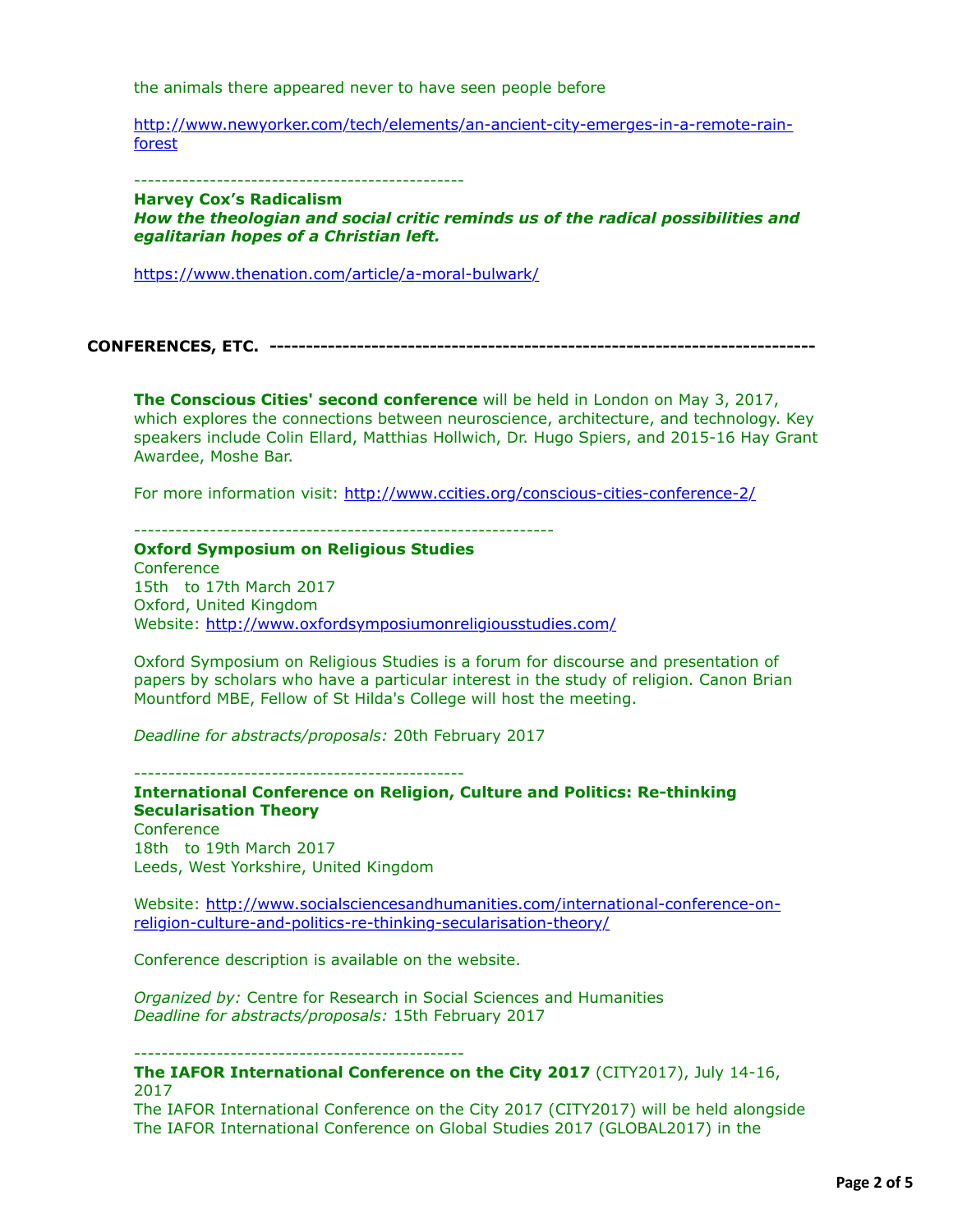beautiful, historic city of Barcelona, Spain.

Location: NH Collection Barcelona Constanza, Barcelona, Spain Dates: Friday, July 14 to Sunday, July 16, 2017 Final Abstract Submission Deadline: February 28, 2017 Early Bird Registration Deadline: March 30, 2017 Enquiries: [city@iafor.org](applewebdata://EEC9B835-4BF9-435E-919A-0BBD6EEE8E92/city@iafor.org)

SUBMIT AN ABSTRACT: iafor.org/city2017-call-for-papers

------------------------------------------------

**Dreams and Dreaming: Theoretical Conceptualisations and Artistic Representations** 

**Conference** 8th to 8th April 2017 London, United Kingdom

Website: [http://dreams.irf-network.org](http://dreams.irf-network.org/) Contact person: Olena Lytovka

Dreams and Dreaming International Conference aims to spark new conversations about dreams and and their role(s) in cultural, social and personal contexts.

*Organized by:* Interdisciplinary Research Foundation *Deadline for abstracts/proposals:* 20th January 201

------------------------------------------------

# **Spiral Film and Philosophy Conference: "Love and Death"**

Toronto, Canada, May 12-13, 2017 **Conference** 12th to 13th May 2017 Toronto, ON, Canada

Website:<http://yorkfilmphilosphy.wordpress.com/> Contact person: Tamas Nagypal

One of the few North American events specifically devoted to exploring the intersections of film, media and philosophy, the Spiral Collective seeks submissions for its second annual conference, organized, this year, around the theme of Love and Death

*Deadline for abstracts/proposals:* 28th January 2017

------------------------------------------------

**International Conference on Religion, Literature & Culture Conference** 15th to 16th September 2017 Pune, Maharashtra, India

[Website: http://herso.org/international-conference-on-religion-literature-and-culture-15-](http://herso.org/international-conference-on-religion-literature-and-culture-15-16-sept-2017-pune-india/) 16-sept-2017-pune-india/ Contact person: Dr Sudhir Nikam

Literature, being a creative universal form of expression, addresses spiritual, emotional and social concerns of humanity. It is known that there are reciprocal relations between literature and religion, still the question of how these two discipline

*Organized by***:** Higher Education & Research Society Navi Mumbai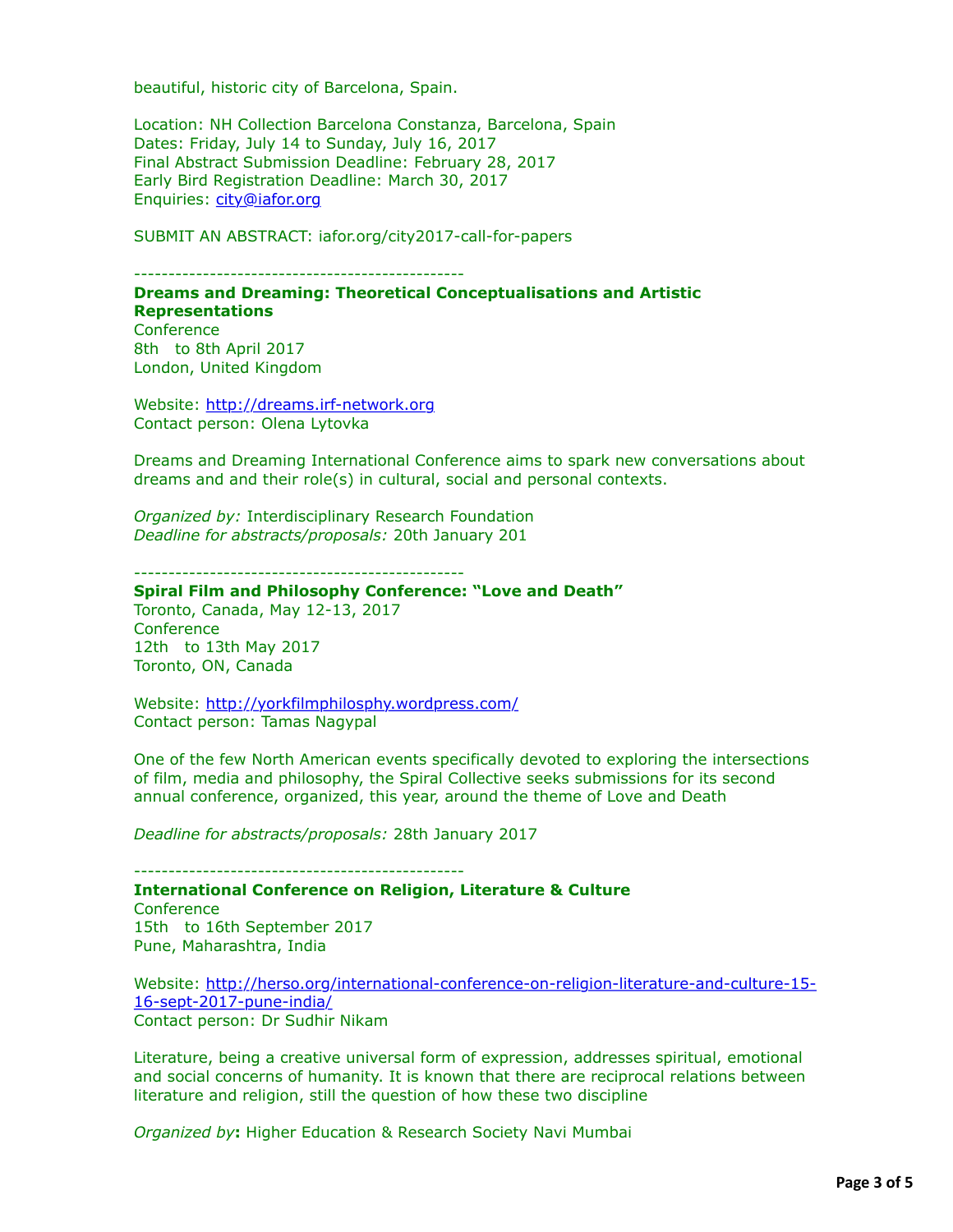*Deadline for abstracts/proposals***:** 15th September 2017

------------------------------------------------

#### **Architecture, Faith, and Community**

Tue 28 Feb 2017, 18hrs. The Royal Society of Arts in London will explore critical issues linking faith, place, and society, and the way in which communities are shaped socially and culturally through shared spaces, values, and connections.

See attachment to this email

------------------------------------------------

**Territories of Faith** (Leuven, 3-4 Jul 17) Leuven, July 3 - 04, 2017 Deadline: abstracts are no longer accepted

# **Territories of Faith. Religion, Urban Planning and Demographic Change in Post-War Europe, 1945 – 1975.**

The research group Architectural Cultures of the Recent Past (ARP) of KU Leuven and KADOC, the Documentation and Research Centre on Religion, Culture and Society of KU Leuven, are organizing an international workshop on religion, urban planning and demographic change in post-war Europe as a prelude to an edited volume on this topic, to be published by an international academic press.

Scope and Aim

In earlier times, most settlements in Europe developed around the local parish church, the community's spatial and social nucleus. The processes of industrialization, urbanization and secularization have reversed this mechanism; already in the mid-20th century, the place of the church (both as a religious institution and as a building) was no longer self-evident. As a response, the various branches of Christian religion devised particular strategies to preserve the once-evident unity of ideology, territory and society. Many Catholic dioceses, for example, established consulting bodies for the strategic planning and financing of religious infrastructure in the newly urbanized areas. This workshop seeks to go beyond the traditional focus on liturgical renewal or modernist paradigms in the study of post-war church architecture. Rather, we propose to study the boom in religious infrastructure in Europe between 1945 - 1975 as the instrument and outcome of a particular interaction between religion, (urban) planning and demographic change.

For more info, visit: http://www.arp-kuleuven.be/wp[content/uploads/2016/11/CFP\\_Territories\\_of\\_Faith\\_Workshop.pdf](http://www.arp-kuleuven.be/wp-content/uploads/2016/11/CFP_Territories_of_Faith_Workshop.pdf)

------------------------------------------------

**Julio Bermudez**, Ph.D. *Associate Professor*

The Catholic University of America School of Architecture and Planning Crough Center of Architectural Studies